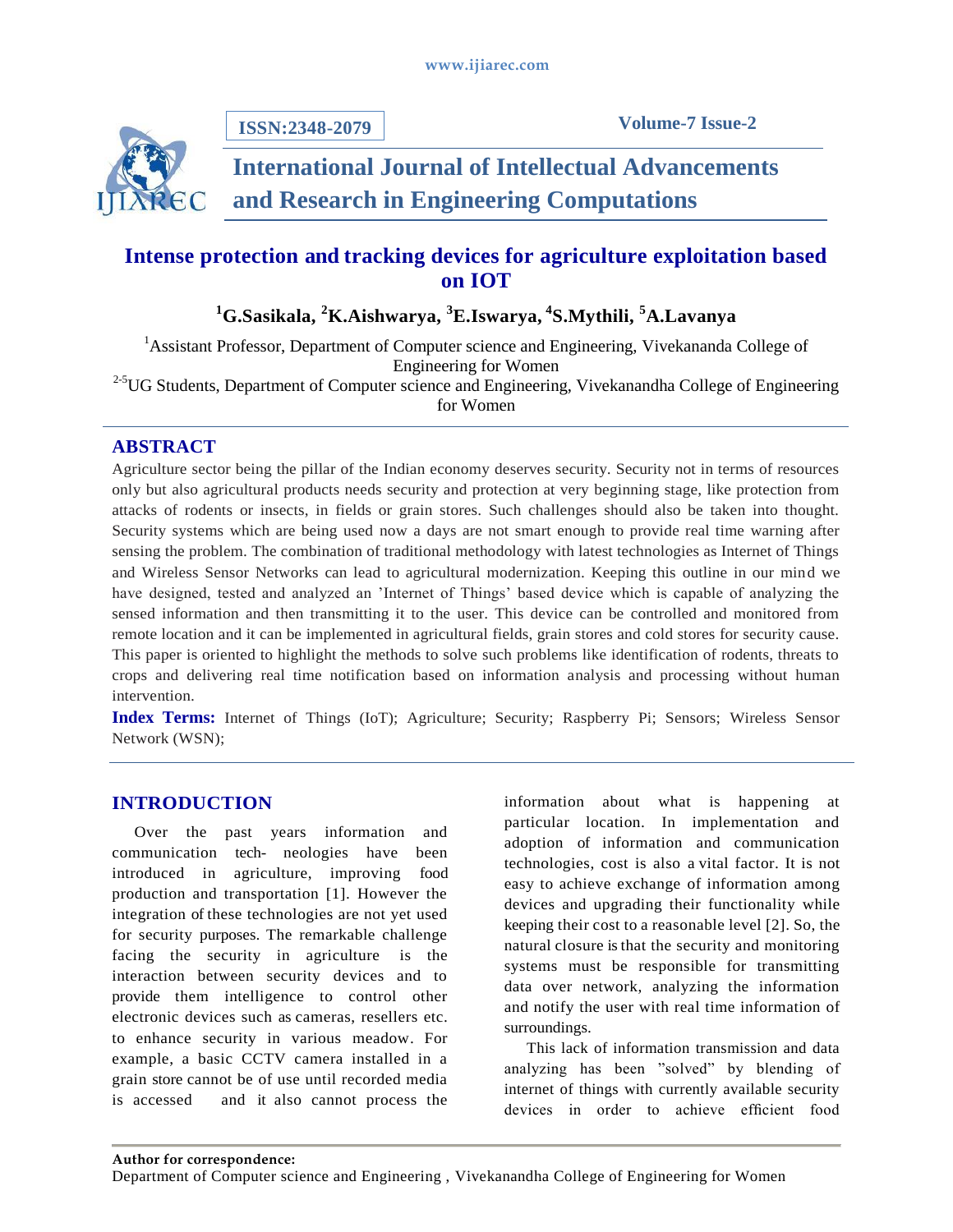preservation and productivity. Although the food crop loss and debilitation of diseases are due to diverse threats as rodents, pests, insects and grain pathogens, while this research is the designing and analyzing of security device, considering damages to post harvest crop by rodents and grain stores as relevant area.

In the surroundings of Smart Security and Monitoring System for Agriculture (S2MSA), we address the challenge of integrating Internet of Things with electronic security devices and systems to improve the efficiency of food preservation in grain stores.

#### **Internet of Things**

Kevin Ashton in 1999 proposed the term" Internet of Things" to refer inter connected devices [3]. It's a major tech revolution in information and communication technology with updated infrastructure and and networks where all the connected devices are able to identify and communicate with each other [4].

According to Gartner, in near future, about 25b identifiable devices are expected to be a part of this computable net- work by year 2020 [5]. Thus, agriculture can be a vast area to integrate Internet of Things with distributed autonomous sensors to monitor environmental condition of grain stores and to analyze data and pass the information to remote user.

#### **Wireless Sensor Network**

Wireless Sensor Network abbr. WSN is a distributed collection of small devices, capable of local processing and wireless communication [6]. As the implementation of wireless communication technologies in industrial areas are necessary due to inaccessibility to remote

location at every time, to transmit the information's generated by sensors along with control- ling them. So, to achieve interoperability between devices in industrial areas, design and implementation of wireless communication system is done [7].

Which we present our architecture and design modules and the data transmitted between them. Section 4 presents example on how our device operates and the statistics of efficiency. Finally, Section 5 concludes the paper.

## **REVIEW OF LITERATURE**

For developing an intelligent security device based on IoT, M2M framework, sensor network and database management are the foundations. The fields like data analytics and pattern matching also influences security devices. Researchers have been developing various IoT based security devices but a little work is done in agricultural area.

According to previous research in crop's security, devel- oping countries, which are using traditional storage facilities for staple food crops, can't protect them, leading to 20- 30% loss of agricultural products such as rice, corn etc[8]. Currently available solutions targets only insects, pests and grain pathogens. While other study states 5 to 10% loss in rice crops on average, in Asia is due to damage caused by rodents[9]. These rodent impacts are also associated with the debilitating rodent borne diseases. As in Asian and Pacific countries death rate due to rodent borne diseases is higher in comparison with some illness such as HIV-AIDS (Table - I).

| Table I: Comparison Between Hiv-Aids And Leptospirosis Based On Deaths And Cases Found |  |  |  |  |  |
|----------------------------------------------------------------------------------------|--|--|--|--|--|
| (Philippines)                                                                          |  |  |  |  |  |
|                                                                                        |  |  |  |  |  |

|                 | 2008         |               | <b>Jan-Oct 2009</b> |               |
|-----------------|--------------|---------------|---------------------|---------------|
| <b>Diseases</b> | <b>Cases</b> | <b>Deaths</b> | Cases               | <b>Deaths</b> |
| <b>HIV-AIDS</b> | 528          |               | 629                 |               |
| Leptospirosis   | 832          | 41            | 2777                | 161           |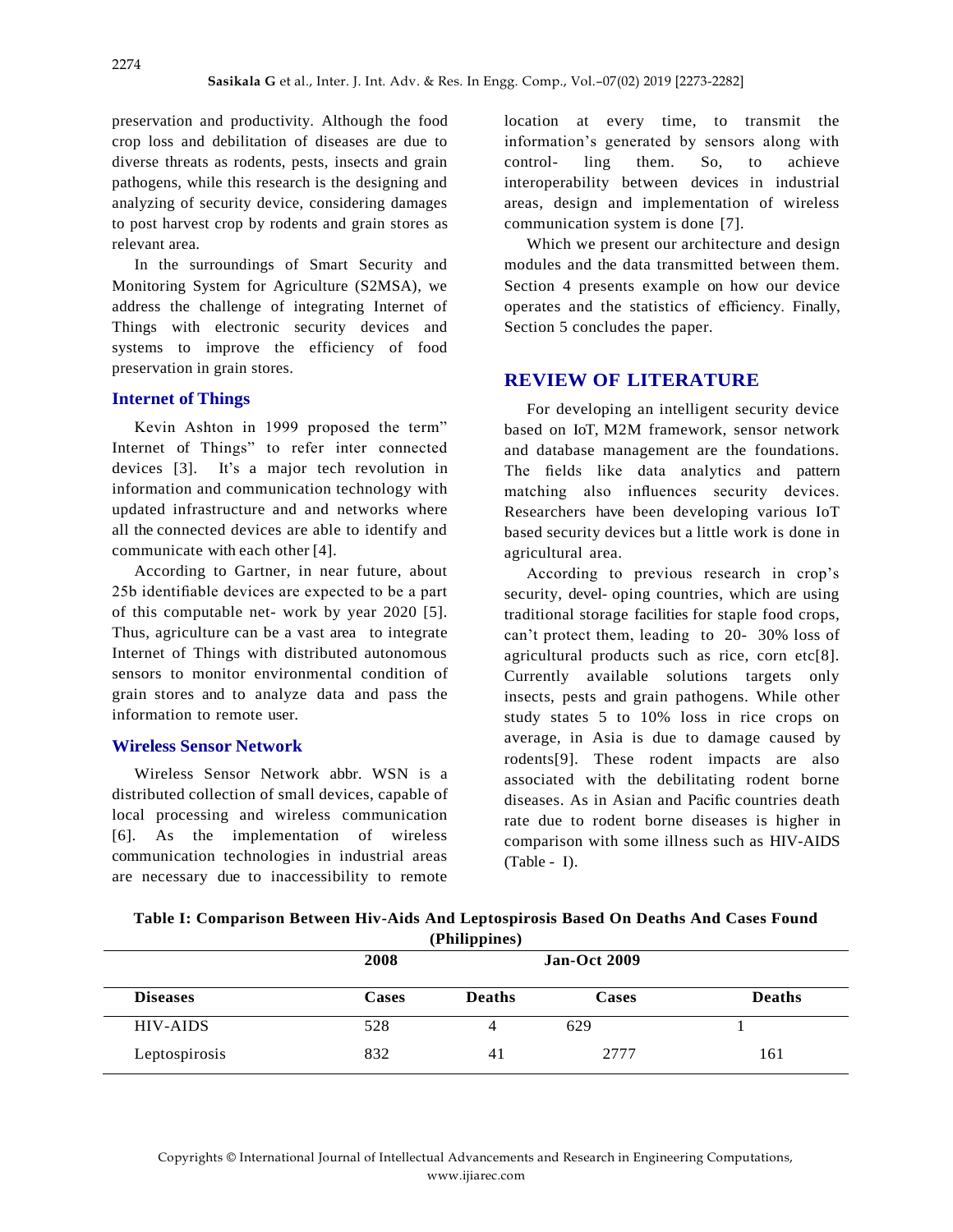Source: Grant R. Singleton. 2010, ''Impacts of rodents on rice production in Asia.'', & PIDS, NEC, Department of Health, Philipinnes

A rodent damaging agricultural products is a problem to be managed by promotion of intensive smart agricultural systems and support systems for farmers that derive by monitoring data should also be developed for rodents [9].

Based on smart agriculture, by using information and com- munication technologies, internet of thing can provide us with a security system for private fields and farm products, thus improves the monitoring and security of preharvest and post- harvest grain.

Distribution of resource, delegate control of devices and balance of loads to improve efficiency of resource devices are using, is achieved by integration of hardware resources into clustures using vitalization technology. To obtain large amount of data, by using various information sensing techniques of IoT using RFID, wireless communication etc. are integrated with agricultural based information cloud to form smart agricultural device[10].

Data collection is also a major part in security devices. Here, data i.e. sensory information using various sensors. Information generated from sensors are transmitted to server or platform (IoT based M2M platform) over network so that it can be accessible through remote location for further processing and monitoring. Once the data is transmitted to the server, client machine is used to access it, process it and notify user based upon filtered information [7].

Internet of Things is used with IoT frameworks in order to easily view, handle and interact with data and information. Within the system, users can register their sensors, create streams of data, and process them. In addition, the system has searching capabilities, helping the user with a full-text query language and phrase suggestions, allowing a user to use APIs to perform operations based on data points, streams and triggers. It is also applicable in various agricultural areas apart from security. Few areas are :

- Water quality monitoring
- Monitor soil constituent, soil humidity
- Intelligent greenhouses
- Water irrigation
- Scientific disease and pest monitoring

To develop more cost efficient system by avoiding the need of maintainance, free from geographic constraints and to access affordable services, extended "as-a-Service" framework in cloud computing can be integrated with Internet of Things to deliver financially economical IT resources[11].

## **Thing-as-a-Service**

In Io T and Cloud era, sensing, actuation, data generation, storage, and computation has extended the cloud services ahead of SaaS, IaaS, and PaaS. Thing-as-a-Service is intro- duced in order to develop a cloud of Things were different kind of resources as sensors can be integrated based on the tailored thing-like schema.<sup>[12]</sup>.

## **RESEARCH METHODOLOGY**

In the proposed scenario, the research problem is to develop intelligent security systems with ability to analyze data and transmit information over network to the remote location. Literature survey gives the notion about present work done in field of agriculture security and IoT. This can be enhanced by integrating few new technologies with present scheme. Current IP based CCTV security cameras require network connectivity for monitoring from remote location. It doesn't has ability to notify user by analyzing data. In the device, basic sensors and electornic devices are used. The sensory information are analyzed in order to activate electronic devices and raspberry pi is used as a server to analyze data and transmit information to user.

Components used are :

- Rapberry Pi 2 Model B+
- PIR Sensor
- Ultrasonic Ranging Device
- Web Camera
- Ultrasonic Sound Repeller Platform and Language Used
- PTC's ThingWorx's IoT platform for M2M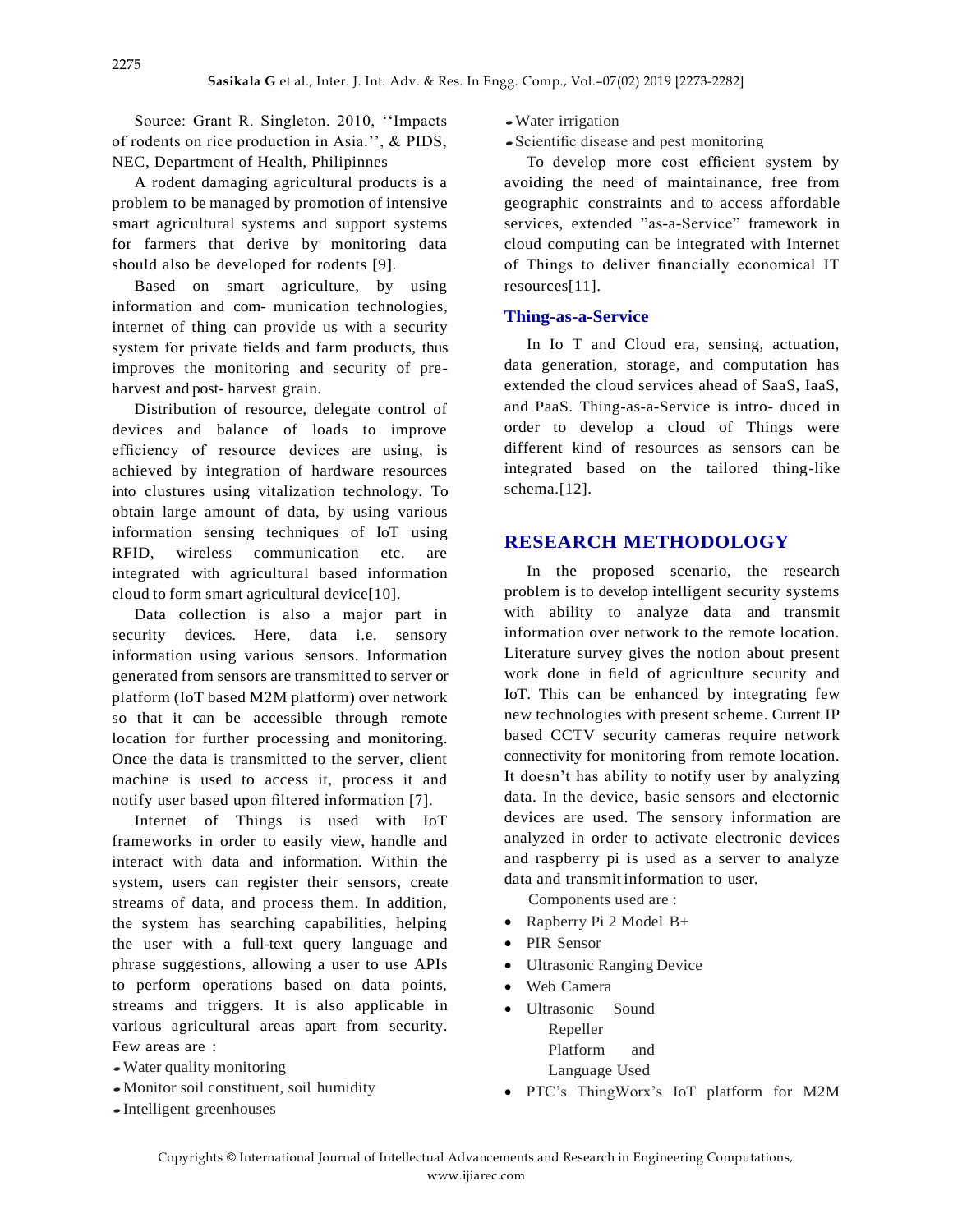Services

- Python
- Linux based Raspbian OS

#### **Architecture**

Device uses 3 interfaces for data collection, analysis and transmission. IoT architecture is



#### **Fig. 1. Device's Architecture**

#### **These layers, categorized as**

- **Perception layer:** Layer which is used to differentiate the different type of sensors used in device.
- Network layer: Layer used for process and transmit the information over network.
- Application layer: This layer is responsible for various practical application based on users' need.



**Fig. 2. Device's connectivity using RasPi's GPIO Header**

Extra key level mentioned between application layer and network layer is known as middle-ware layer which consists of data analyzing system to take automated actions based upon information [14]. This layer provides dedicated services among connected devices [15].

#### **Circuit Design**

The sensors and camera is connected to GPIO header. PIR sensor has three pins as VCC, OUT and GND, while ultrasonic ranging device (HC-SR04) contains four pins as TRIG, ECHO, VCC and GND. Device also contains a ultrasonic sound based rodent repeller which will be activated by server based upon data analysis.

Raspberry pi B+ GPIO header (Table-II) is consists of 40 pins which includes 5v, 3.3v, GND and 26 GPIO pins and 2 ID-EEPROM pins to provide connectivity to I/O devices.

2276

categorized in 3 level archi- tecture and five level architecture. Figure 1 shows the work- ing phenomena of device based upon 3 level

architecture [13].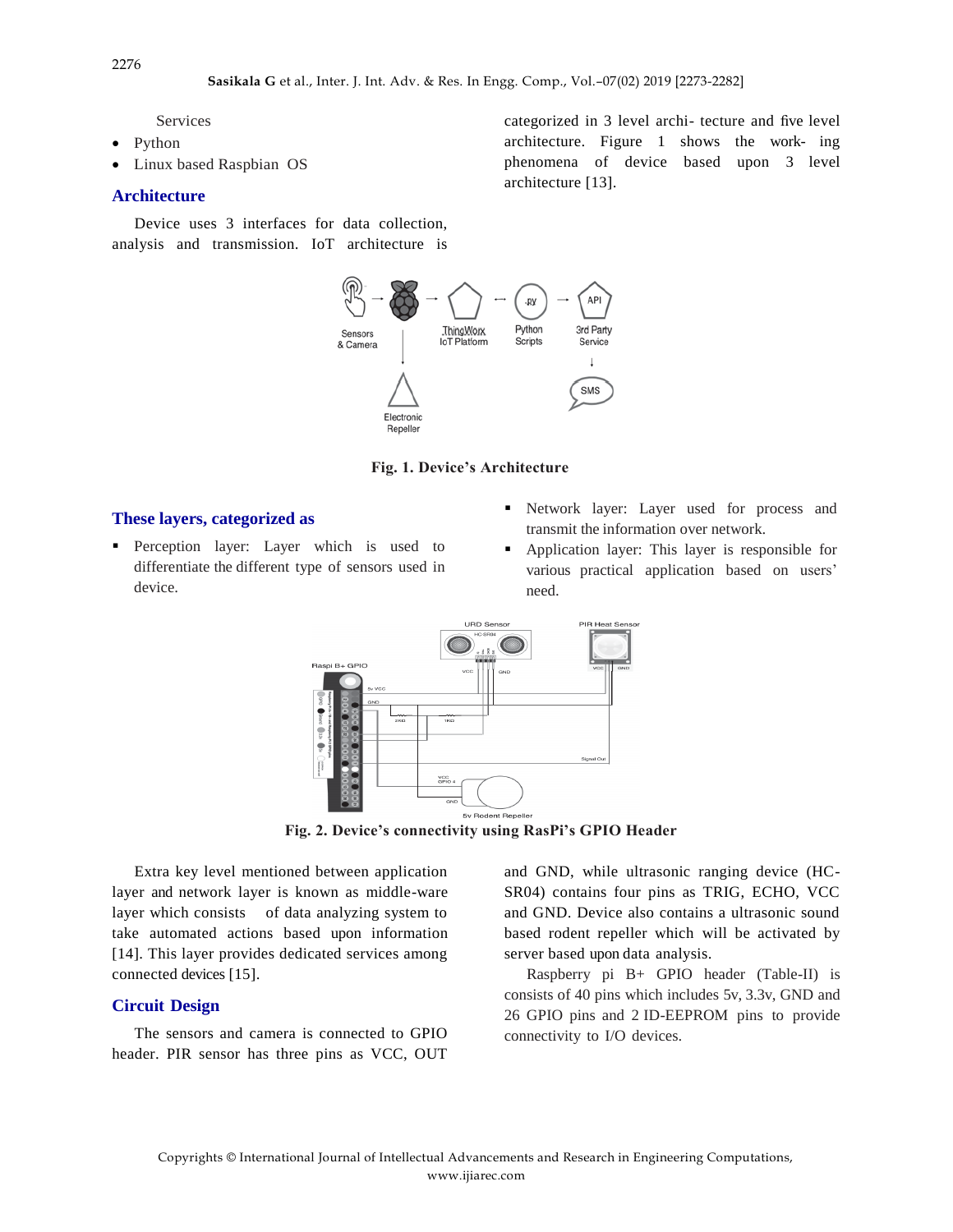## **Table II: GPIO Header Pin Out**

| Source: GPIO Models $A+, B+$ and Raspberry Pi 2 $\omega$              |
|-----------------------------------------------------------------------|
| https://www.raspberrypi.org/documentation/usage/gpio-plus-and-raspi2/ |

| <b>PIN</b>    | <b>GPIO</b>       | <b>PIN</b>     | <b>GPIO</b>        |  |  |
|---------------|-------------------|----------------|--------------------|--|--|
| 1             | 3.3v              | $\overline{c}$ | 5v                 |  |  |
| 3             | GPIO <sub>2</sub> | 4              | 5v                 |  |  |
| 5             | GPIO <sub>3</sub> | 6              | <b>GND</b>         |  |  |
| 7             | GPIO <sub>4</sub> | 8              | GPIO 14            |  |  |
| 9             | <b>GND</b>        | 10             | <b>GPIO 15</b>     |  |  |
| 11            | GPIO 17           | 12             | GPIO 18            |  |  |
| 13            | GPIO 27           | 14             | <b>GND</b>         |  |  |
| 15            | <b>GPIO 22</b>    | 16             | <b>GPIO 23</b>     |  |  |
| 17            | 3.3v              | 18             | GPIO 24            |  |  |
| 19            | GPIO 10           | 20             | GND                |  |  |
| 21            | GPIO <sub>9</sub> | 22             | GPIO <sub>25</sub> |  |  |
| 23            | GPIO 11           | 24             | GPIO 8             |  |  |
| 25            | <b>GND</b>        | 26             | GPIO <sub>7</sub>  |  |  |
| 27            | $ID-$             | 28             | $ID-$              |  |  |
| <b>EEPROM</b> |                   |                | <b>EEPROM</b>      |  |  |
| 29            | GPIO 5            | 30             | <b>GND</b>         |  |  |
| 31            | GPIO 6            | 32             | <b>GPIO 12</b>     |  |  |
| 33            | <b>GPIO 13</b>    | 34             | <b>GND</b>         |  |  |
| 35            | GPIO 19           | 36             | GPIO 16            |  |  |
| 37            | GPIO 26           | 38             | GPIO 20            |  |  |
| 39            | GND               | 40             | GPIO <sub>21</sub> |  |  |

In circuit design (Figure - 2), we're refrencing pins by BCM (Brodcomm SOC channel), and since HC-SR04-ECHO port is rated as 5v, however input pin of GPIO is rated as 3.3v. So, to send 5v signal to input pin, we have to include a voltage divider circuit. Voltage divider is consists of 2 resistors of 1KΩ. and 2KΩ. in series connected to ECHO  $(V_i)$  where :

#### $V_o = V_i * R2/(R1 + R2)$

In addition to circuit, web camera is connected to universal serial bus port of raspberry pi, which will be accessible via IP address of server over network.

#### **Area and Device Installation**

For circuit (Figure - 3) installation, a space was selected as working area. Since the device is consists of one heat sensor, one ultrasonic ranging device and repeller, space selected was a small area with the size of 10 sq. m.; The device was installed in the corner with sensors facing same side and camera fixed at some height.

#### **Data Analysis**

After installing and activating the device, scripts which was written in python language is used to identify motion of rodents using heat sensor which provides descrete values. Considering these descrete values as flag signal, URD sensor was activated to calculate the distance of rodent and simul- taneously webcam daemon is activated to capture a snap of area. Ultrasonic ranging device and web camera is dependent upon the values generated by PIR sensor.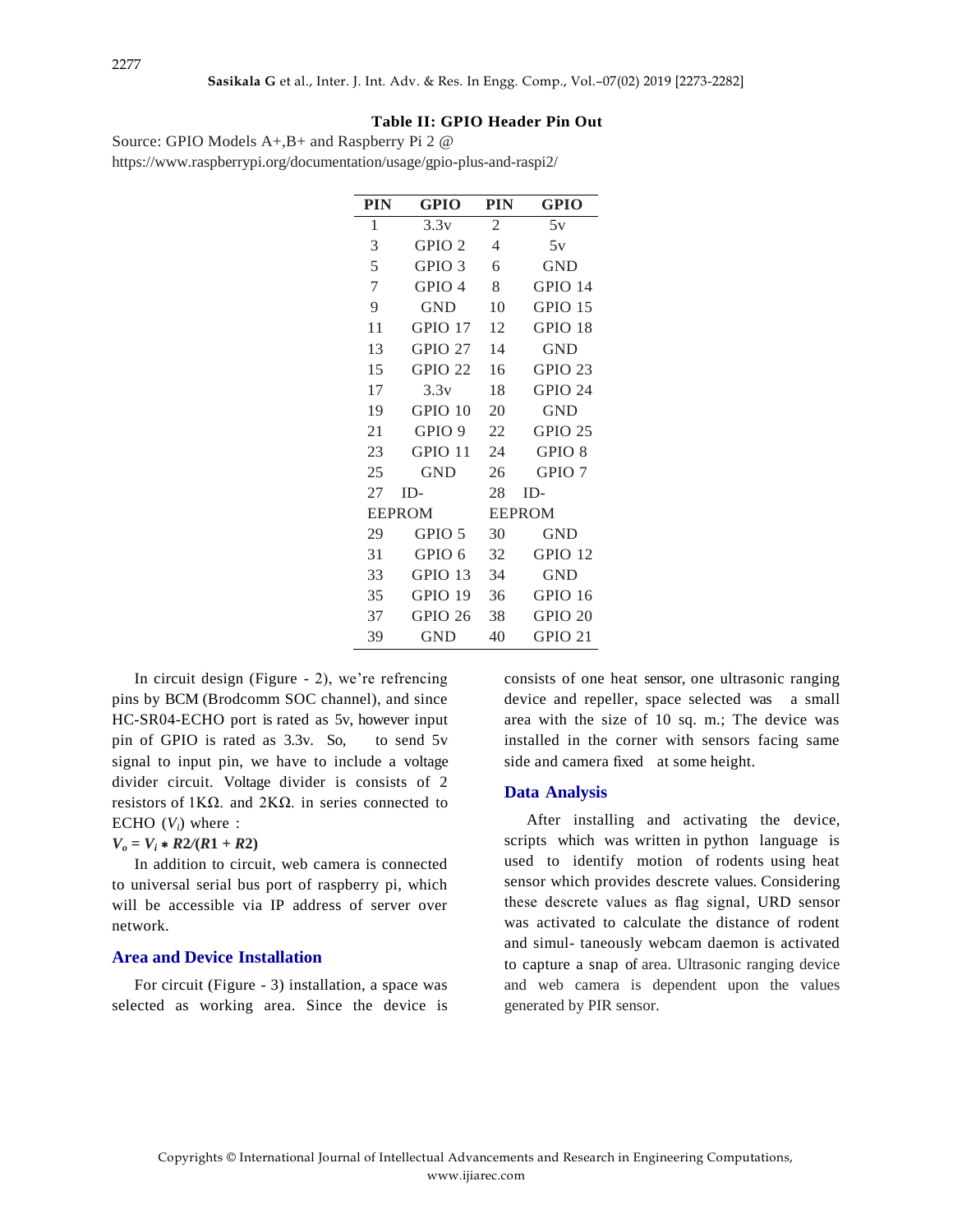| Table III: GPIO header sensor connection |             |                      |  |  |  |  |  |
|------------------------------------------|-------------|----------------------|--|--|--|--|--|
| <b>Device Port</b>                       |             | <b>GPIO</b>          |  |  |  |  |  |
|                                          |             | Pin                  |  |  |  |  |  |
| URD                                      | <b>TRIG</b> | <b>GPIO 23</b>       |  |  |  |  |  |
| Sensor                                   |             |                      |  |  |  |  |  |
|                                          | ECH         | GPI 2 with<br>Divide |  |  |  |  |  |
|                                          | Ω           | 4 Voltage r<br>O     |  |  |  |  |  |
|                                          | <b>VCC</b>  | PIN <sub>2</sub>     |  |  |  |  |  |
|                                          | <b>GND</b>  | PIN <sub>6</sub>     |  |  |  |  |  |
| <b>PIR</b>                               | <b>VCC</b>  | PIN <sub>2</sub>     |  |  |  |  |  |
| Sensor                                   | OU          | GPIO <sub>7</sub>    |  |  |  |  |  |
|                                          | T           | PIN <sub>6</sub>     |  |  |  |  |  |
|                                          | <b>GN</b>   |                      |  |  |  |  |  |
|                                          | D           |                      |  |  |  |  |  |
|                                          | <b>VCC</b>  | GPIO 4               |  |  |  |  |  |
|                                          | GND         | PIN <sub>6</sub>     |  |  |  |  |  |
| `amera                                   |             | Universal Serial Bus |  |  |  |  |  |



**Fig. 3. Screenshot of Prototype**

### **Data Transmission**

The analyzed data and information is further stored in SQL based database provided by ThingWorx's IoT platform (Figure-4) using cURL command line tool and library through HTTP protocal. Further, a SMS application programming interfeace is used to deliver analyzed information to user including IP address of the server to access webcam daemon.

## **Application**

After data processing, on application interface, a website's link will be sent to the user along with

timestamp and infor- mation, and based upon the distance calculated by ultrasonic ranging device, repeller will be activated with a particular frequency within range (30kHz to 65kHz) which is aversive to rodents.

## **RESULTS AND DISCUSSION**

The proposed smart security system is implemented using Python Programming Language and the devices are controlled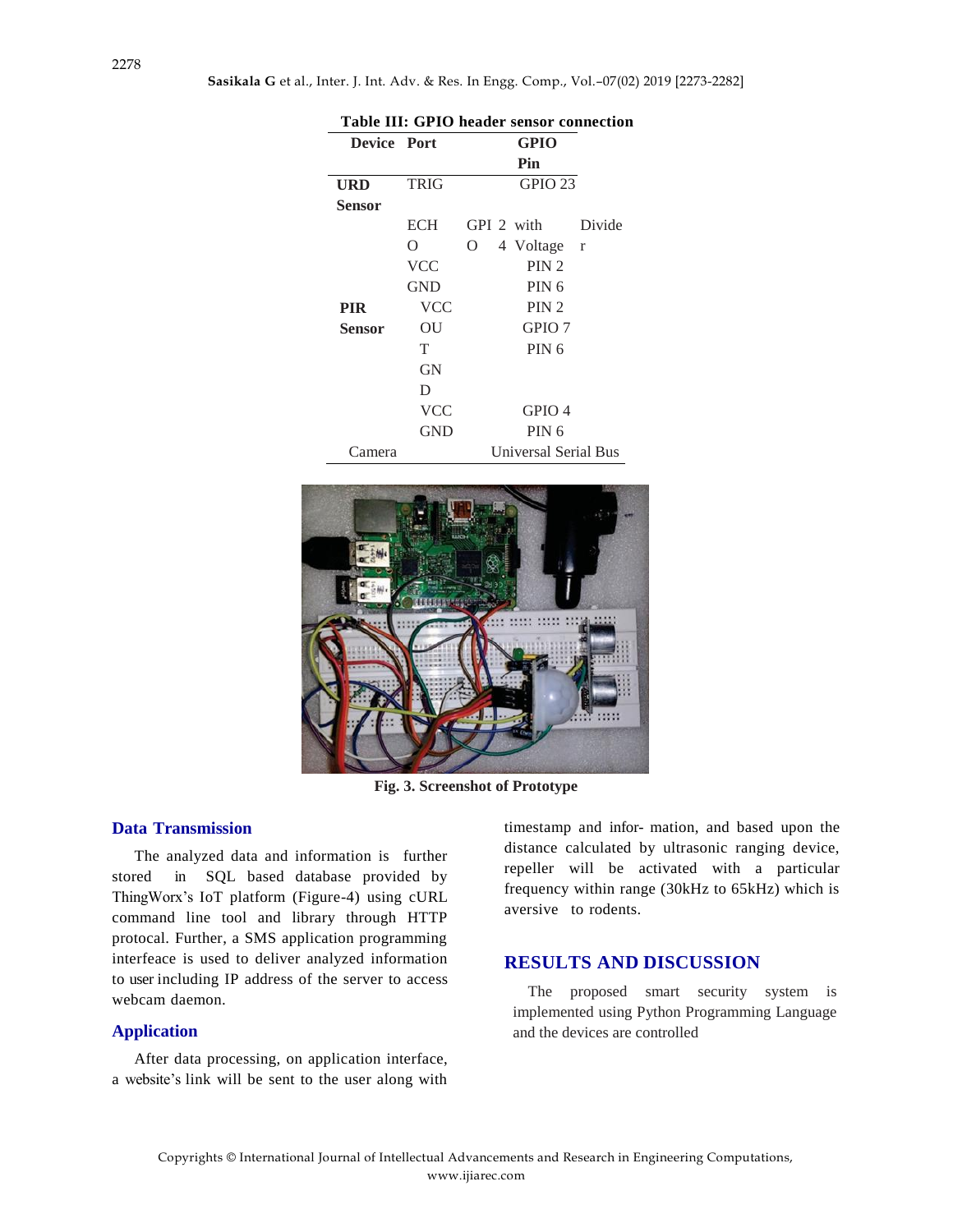|                                                                                       | Type to search system |                               |        |                                                |      |                           |          | + New Entry + at traort/Export + m Montoing + 0.1440 + |                              | $1.7$ hàm29 $-$ |
|---------------------------------------------------------------------------------------|-----------------------|-------------------------------|--------|------------------------------------------------|------|---------------------------|----------|--------------------------------------------------------|------------------------------|-----------------|
| SIMSA K EditorioTelli K                                                               |                       |                               |        |                                                |      |                           |          |                                                        |                              |                 |
|                                                                                       |                       |                               |        |                                                |      |                           |          |                                                        |                              |                 |
| GetDataTableEntries - Test Service                                                    |                       |                               |        |                                                |      |                           |          |                                                        |                              |                 |
|                                                                                       |                       |                               |        |                                                |      |                           |          |                                                        |                              |                 |
| Fiscale by careful. Only execute services and queens when you understand the repacts. |                       |                               |        |                                                |      |                           |          |                                                        |                              |                 |
| trouts:                                                                               | Results:              |                               |        |                                                |      |                           |          |                                                        |                              |                 |
| mailent<br>500                                                                        | nounce Type           | focation                      | source | key                                            | taps | timistamp                 | distance | time                                                   | IMAGE                        |                 |
|                                                                                       | Thing                 |                               |        | 0.0000 0.0000 S2MSA 2015-07-05 02:53:11.723939 |      | 2015-07-05 08:23:12 6.24  |          | 2015-07-05 02:53:11,723939                             |                              |                 |
|                                                                                       | Thing                 | 0.0000 : 0.0000 SJMSA : Oheck |        |                                                |      | 2015-07-09 08:22:31 12:31 |          | <b>Check</b>                                           |                              |                 |
|                                                                                       | Thing                 | 0.0000 : 0.0000 SJMSA Check   |        |                                                |      | 2015-07-05 09:09:37 22.93 |          | <b>Check</b>                                           |                              |                 |
|                                                                                       |                       |                               |        |                                                |      |                           |          |                                                        |                              |                 |
|                                                                                       |                       |                               |        |                                                |      |                           |          |                                                        |                              |                 |
|                                                                                       |                       |                               |        |                                                |      |                           |          |                                                        |                              |                 |
|                                                                                       |                       |                               |        |                                                |      |                           |          |                                                        |                              |                 |
|                                                                                       |                       |                               |        |                                                |      |                           |          |                                                        |                              |                 |
|                                                                                       |                       |                               |        |                                                |      |                           |          |                                                        |                              |                 |
|                                                                                       |                       |                               |        |                                                |      |                           |          |                                                        |                              |                 |
|                                                                                       |                       |                               |        |                                                |      |                           |          |                                                        |                              |                 |
|                                                                                       |                       |                               |        |                                                |      |                           |          |                                                        |                              |                 |
|                                                                                       |                       |                               |        |                                                |      |                           |          |                                                        |                              |                 |
|                                                                                       |                       |                               |        |                                                |      |                           |          |                                                        |                              |                 |
|                                                                                       |                       |                               |        |                                                |      |                           |          | Execute Service                                        | Create DataShape from Result | Class           |
|                                                                                       |                       |                               |        |                                                |      |                           |          |                                                        |                              |                 |

**Fig. 4. Screenshot of Thing Worx's Platform Test with S2MSA**

Using Python scripts and RPi Libraries. After the collection of the data further processing and transmission of the data to ThingWorx IoT platform's server is needed for that a script is written in Python along with API written in cURL is used. ThingWorx is a internet of thing based platform provided by PTC LLC. to provide machine to machine services and internet of thing based application. cURL is a computer software project written in C Language which provides library and command line tool for transferring using it's library "libcurl" which supports common range of protocols including HTTP, HTTPS, FTP, FTPS, TELNET, IMAP, POP3 and SMTP.

## **Algorithm to access functionality of security system**

In Algorithm 1, a REST Client is used to connect with RESTful web services of ThingWorx's IoT platform. We're considering the distance between 2 centimeter to 400 cm in one direction. Using wireless sensor network and sensor grids the capability can be increased.

## **USB Camera configuration to access through Raspberry Pi**

In our prototype, a basic USB based web camera is used for monitoring purpose along with **Motion** daemon tool and **FSWEBCAM** to capture timelapse images. Following steps were executed in order to configure web camera with Motion:

- Setup 'Motion'
- Configure 'Motion'
- 'daemon' = ON
- $\bullet$  'webcam localhost' = OFF
- 'stream\_port' = Default, 8081
- 'control\_localhost' = OFF
- 'control port' = Default,  $8081$
- 'framerate'  $= 40$
- 'start motion daemon' =  $YES$

### **RESULT ANALYSIS**

Table IV represents the value transmitted by security system to database. Distance Measured is in centimeters and Time is in "dd-mm-hh:mm:ss" format. After configuring weblink *i.e. 172.16.0.207:8081 for prototype*, the API template is modified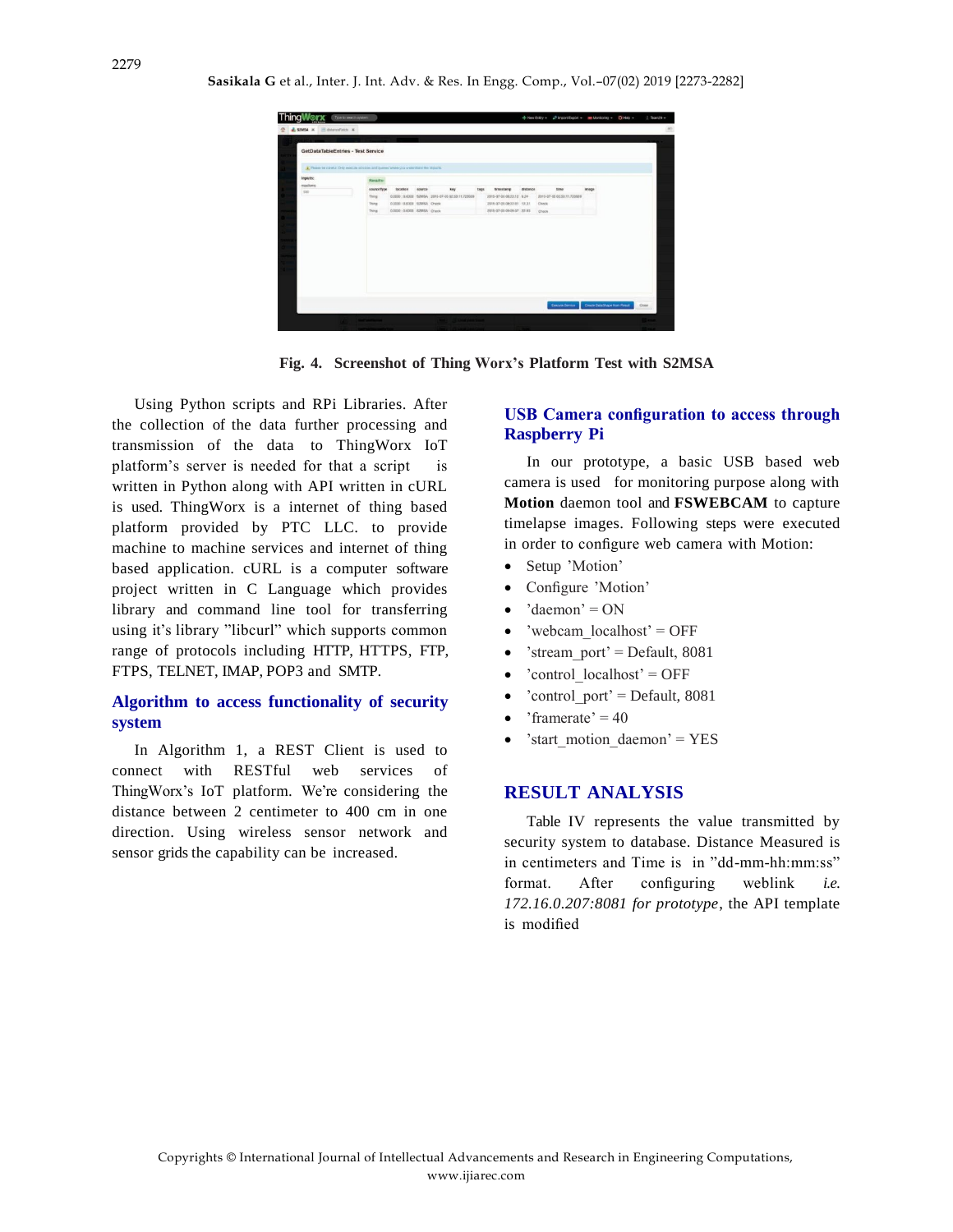## **Table IV: Records Transmitted to Thingworx's Server**

This table contains information stored in ThingWorx's SQL Database by smart security system. Date: 04th July - 5th July and 18th December 2015

| Sr.No.  | Time                | Distance | Contact      |
|---------|---------------------|----------|--------------|
| ī       | 2015-07-04 20:01:23 | 3.39     | 919872583672 |
|         | 2015-07-04 21:01:23 | 7.15     | 919872583672 |
| 2<br>3  | 2015-07-04 23:12:05 | 5.33     | 919872583672 |
| 456     | 2015-07-05 01:36:22 | 4.58     | 919872583672 |
|         | 2015-07-05 01:58:34 | 57.18    | 919872583672 |
|         | 2015-07-05 01:58:58 | 51.31    | 919872583672 |
| 7       | 2015-07-05 01:59:38 | 53.37    | 919872583672 |
| 8       | 2015-07-05 02:01:31 | 59.91    | 919872583672 |
| 9       | 2015-07-05 02:01:31 | 55.63    | 919872583672 |
| 10      | 2015-07-05 02:13:40 | 5.63     | 918437479642 |
| 11      | 2015-07-05 03:32:52 | 7.39     | 918437479642 |
| 12      | 2015-07-05 03:47:06 | 34.27    | 918437479642 |
| 13      | 2015-07-05 04:11:25 | 33.84    | 918437479642 |
| 14      | 2015-07-05 04:11:41 | 34.18    | 918437479642 |
| 15      | 2015-07-05 04:19:12 | 33.75    | 918437479642 |
| 16      | 2015-07-05 04:19:26 | 33.86    | 918437479642 |
| 17      | 2015-07-05 08:07:45 | 5.74     | 918437479642 |
| 18      | 2015-07-05 08:07:54 | 5.77     | 918437479642 |
| 19      | 2015-07-05 08:23:08 | 6.24     | 918437479642 |
| 20      | 2015-07-05 10:27:17 | 129.38   | 918437479642 |
| 21      | 2015-07-05 10:27:31 | 3.65     | 918437479642 |
| 22      | 2015-07-05 11:53:47 | 4.78     | 919872583672 |
| 23      | 2015-07-05 14:09:46 | 5.35     | 919872583672 |
| 24      | 2015-07-05 14:10:05 | 22.31    | 919872583672 |
| 25      | 2015-07-05 14:42:59 | 5.28     | 919872583672 |
| 26      | 2015-07-05 14:59:45 | 9.54     | 919872583672 |
| $^{27}$ | 2015-07-05 15:01:49 | 5.8      | 919872593672 |
| 28      | 2015-07-05 15:02:14 | 10.36    | 919872583672 |
| 29      | 2015-07-05 15:02:38 | 7.75     | 919872583672 |
| 30      | 2015-12-18 14:46:00 | 289.44   | 919872583672 |
| 31      | 2015-12-18 14:46:03 | 115.01   | 919872583672 |
| 32      | 2015-12-18 14:46:04 | 112.37   | 919872583672 |
| 33      | 2015-12-18 14:46:05 | 113.23   | 919872583672 |
| 34      | 2015-12-18 14:46:08 | 136.81   | 919872583672 |
| 35      | 2015-12-18 14:46:09 | 139.81   | 919872583672 |
| 36      | 2015-12-18 14:46:13 | 299.83   | 919872583672 |
| 37      | 2015-12-18 14:46:14 | 299.06   | 919872583672 |
| 38      | 2015-12-18 14:46:18 | 287.23   | 919872583672 |
| 39      | 2015-12-18 14:46:19 | 288.39   | 919872583672 |
| 40      | 2015-12-18 14:46:30 | 287.19   | 919872583672 |
| 41      | 2015-12-18 14:46:31 | 289.39   | 919872583672 |
|         |                     |          |              |
| 42      | 2015-12-18 14:46:32 | 287.76   | 919872583672 |
| 43      | 2015-12-18 14:46:40 | 286.87   | 919872583672 |
| 44      | 2015-12-18 14:46:41 | 19.3     | 919872583672 |
| 45      | 2015-12-18 14:46:42 | 25.23    | 919872583672 |
| 46      | 2015-12-18 14:46:45 | 54.64    | 919872583672 |
| 47      | 2015-12-18 14:46:46 | 17.66    | 919872583672 |
| 48      | 2015-12-18 14:46:47 | 289.77   | 919872583672 |
| 49      | 2015-12-18 14:46:50 | 5.01     | 919872583672 |
| 50      | 2015-12-18 14:46:51 | 17.46    | 919872583672 |

## **Algorithm 1** Algorithm to Control Security

System *d* % RPi.GPIO is imported as GPIO and GPIO mode is set as BCM Mode%  $PIRPIN = 7$  $TRIG = 23$  $ECHO = 24$ **while** (true) **do** Set GPIO.IN as PIRPIN **if** ( GPIO.input(PIRPIN) ) **then** Set GPIO.OUT as TRIG Set GPIO.IN as

#### ECHO

*d* %Below mentioned 3 steps are used to initialize the URD Sensor% Set TRIG output to FALSE for 2ms Set TRIG output to TRUE for 0.01ms Set TRIG output to FALSE **while** (GPIO.input(ECHO)==0) **do**  $pulseStart = time.time()$ **end while while** (GPIO.input(ECHO)==1) **do**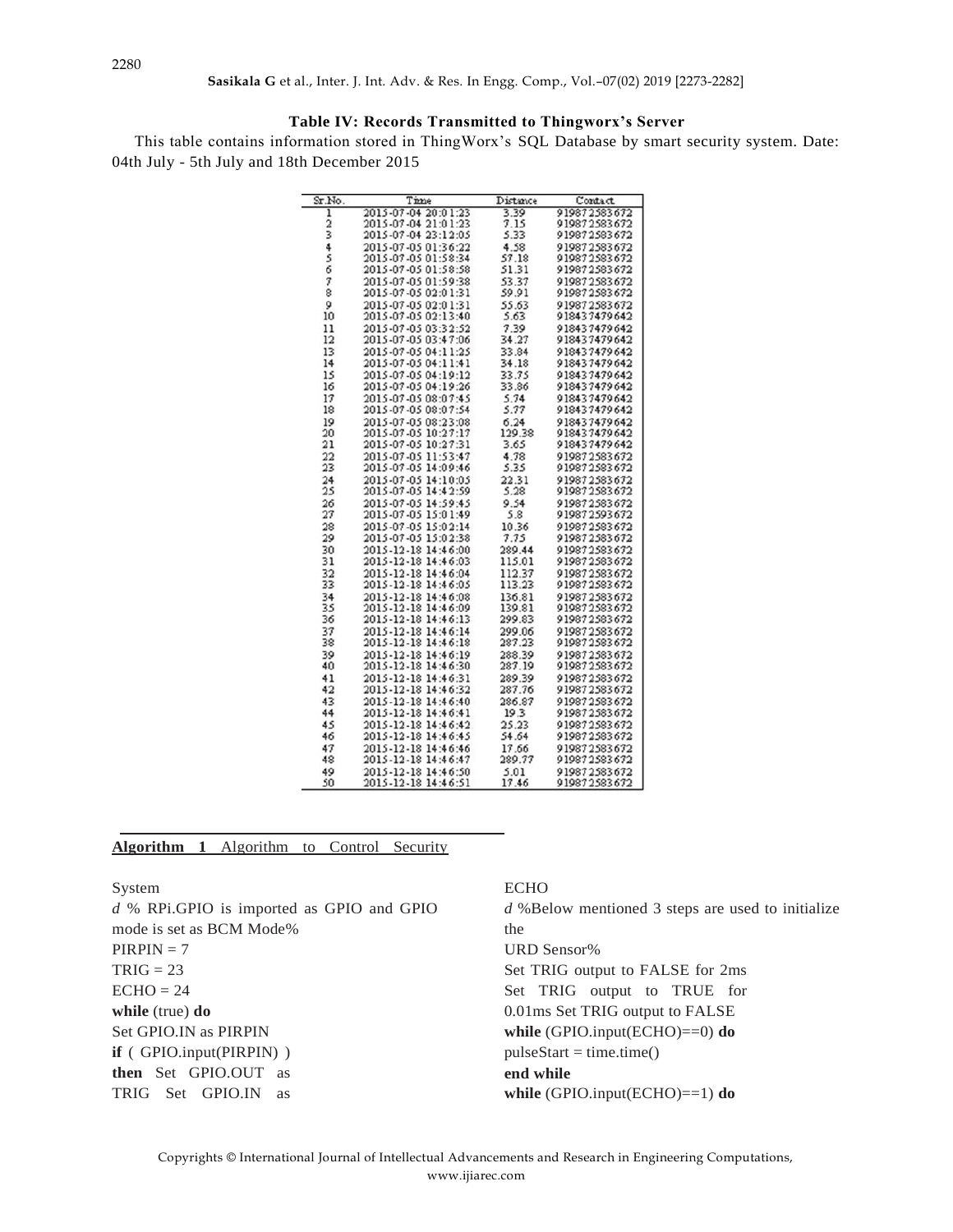$pulseEnd = time.time()$ **end while**  $pulseDuration = pulseEnd$ pulseStart distance = pulseDuration  $*$  17150 distance = round(distance, 2) **if** (distance *>*2 and distance *<*400) **then** *d* %Save Information into Database% Initialize subprocess as (fswebcam -r \$date.jpg) Initialize REST API  $\text{Scontent} = \text{"Dis-}$ tanceMeasured":"<sup>\*\*</sup>+ str(distance)+ '","Time":"'+str(datetime.datetime.now())+'"' Post \$content to database using cURL Set GPIO Output to GPIO PIN 4 *d* %Turn on Pest Repeller% GPIO.output(4, true) time.sleep(min) GPIO.output(4, false) **end if end if** GPIO.cleanup() *d* % Wait% **end while**

Later to provide webcam access link within the body of user notification text. In the represented sample data, 70 time periods are shown to denote the test object's distance after each detectation. As the object is detected at 7.15cm, electronic pest repeller is activated for few seconds. Based on successful data retrieval and transmission, we were able to achieve success in 84.8%i.e. 118 test cases out of 139 test cases. Unsuccessful test cases i.e. 15.2% were due to device's connectivity, data transmission, notification and other factors such as PIR sensors are configured to generate discrete values, so the device is also able to generate record if it founds any human near heat sensor.

## **CONCLUSION AND FUTURE SCOPE**

'Internet of things' is widely used in connecting devices and collecting information. The system is designed for iden- tification of rodents in grain stores. After collecting and analyzing the data, algorithm is designed to provide accuracy in notiifying user and activation of repeller. All the results are calculated by taking several readings. The testing is done in an area of 10 sq.m. with device placed at the corner. Once PIR sensor identifies heat it starts URD sensor and webcam, along with it, device sends random number of notifications (based upon timestamp) to user.

For future upgradation, device will inherit a grid of sensor panels consisting PIR sensors and URD sensors. The device can incorporate pattern recognition techniques for machine learning and to identify objects and categorize them into humans, rodents and mammals, also sensor fusion can be done to increase the functionality of device. Improving these perspectives of device, it can be used in different areas. This project can undergo for further research to improve the functionality of device and it's applicable areas. We have opted to implement this system as a security solution in agricultural sector i.e. farms, cold stores and grain stores.

The results of the work point to the following directions of research that are likely to be needed for further improvement.

- It may be helpful to extend the security system to prevent rodents in grain stores.
- It can be further improved for the identification and categorization between humans, mammals and rodents.
- Device can be enabled to collect more information about surroundings and presence of threats so that implementation of machine learning is achieved.
- Location of device in area can also be change based upon the location of grains for more effective results.

## **REFERENCES**

- [1]. Nikkila, R., Seilonen, I., Koskinen, K. ''Software Architecture for Farm Management Information Systems in Precision Agriculture.'' Comput. Electron. Agric. 70(2), 2010, 328-336.
- [2]. Alexandros Kaloxylos, J Wolfert, Tim Verwaart, Carlos Maestre Terol, Christopher Brewster, Robbert Robbemond and Harald Sundmaker. ''The Use of Future Internet Technologies in the Agriculture and